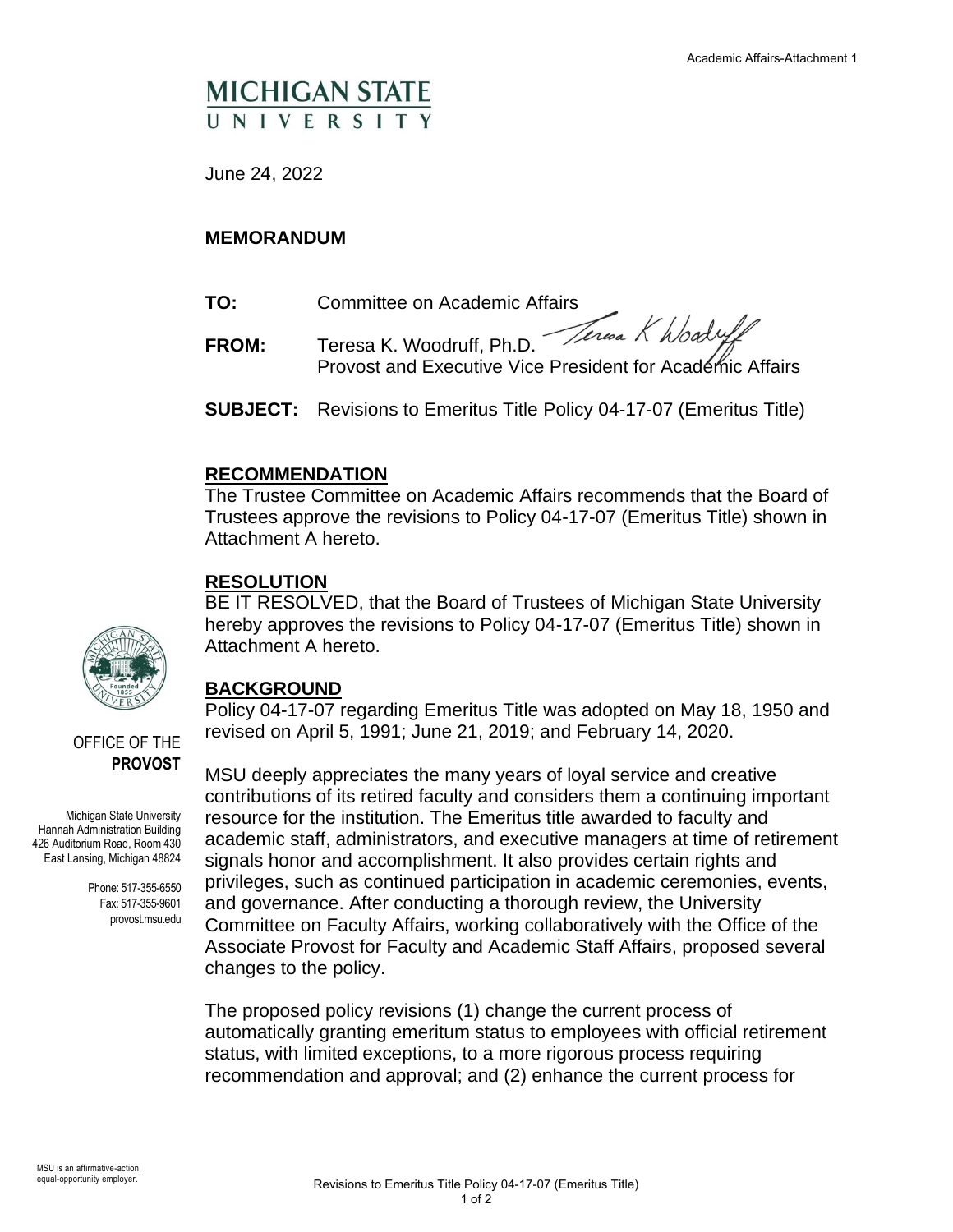revoking emeritum status when behavior is substantially inconsistent with expected behavior.

The proposed revisions also (1) change the term "emeritus" to the genderneutral "emeritum", but permit faculty and academic staff, administrators, and executive managers to use emerita, emeritus, or emeritum in describing their designation; and (2) distinguish between emeritum status for faculty and academic staff, administrators, and executive managers.

The proposed revisions were endorsed by the University Committee on Faculty Affairs on March 29, 2022 and the University Faculty Senate on April 19, 2022.

**Attachment** 

Cc: Board of Trustees Samuel L. Stanley Jr., M.D., President Eric Scorsone, Ph.D., Chief of Staff and Secretary to the Board of **Trustees** Norman J. Beauchamp Jr., M.D., MHS Executive Vice President for Health Sciences Kathleen Wilbur, Ph.D., Senior Vice President for Government Relations Brian Quinn, J.D., Vice President and General Counsel Michael Zeig, Ph.D., Chief of Staff and Special Assistant to the President Tyler Silvestri, J.D., Secretary for Academic Governance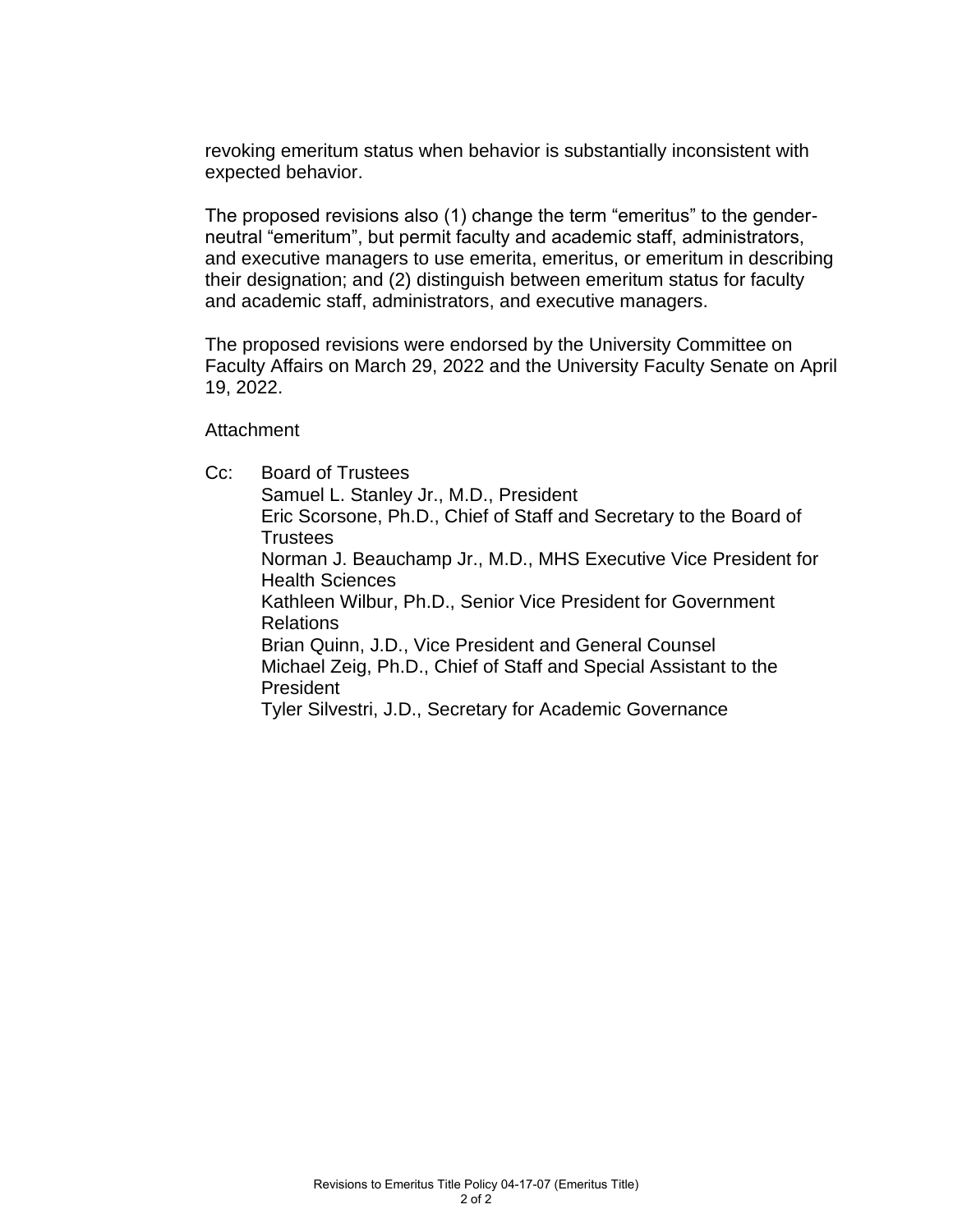Attachment A

Faculty Handbook

## **Awarding Emeritum Status**

Last Updated: MM/DD/YYY

## **IV. ACADEMIC HUMAN RESOURCES POLICIES** *(Cont.)*

*The following policy was approved by the Board of Trustees on May 18, 1950, revised on April 5, 1991, June 21, 2019, February 14, 2020, and \_\_\_\_\_\_\_\_\_\_\_\_\_.*

Emeritum<sup>1</sup> status may be awarded to members of the faculty, academic staff, and administrators who leave the University with official retirement status $2,3$ .

#### **Rights and Privileges**

Faculty and academic staff with the emeritum designation are entitled to attend Faculty Senate meetings with voice but without vote and to march in academic processions, such as commencement.

All individuals with emeritum status may avail themselves of the libraries; have continued access to an MSU e-mail account; receive, on application, an employee vehicle permit; represent the University, on appointment, at academic ceremonies of other institutions; and, in general, take part in the social and ceremonial functions of the University.

## **Faculty and Academic Staff**

For faculty and academic staff members the "emeritum" designation is appended to the rank held at the time of retirement, e.g., professor emeritum, librarian emeritum, senior academic specialist emeritum, etc.

Written recommendations for the awarding of emeritum status must be made by the chair/school director/unit administrator of the employing department and must be supported by the dean/major administrative unit head. The Office of the Associate

<sup>1</sup> Faculty, academic staff, and administrators who are awarded emeritum status may choose to use the term "Emeritus", "Emerita" or "Emeritum" in describing their designation.

<sup>&</sup>lt;sup>2</sup> For purposes of granting "emeritum" status only, the employment start date with the former Michigan State University College of Law, a Michigan non-profit corporation, will be used to determine emeritum eligibility for College of Law faculty, academic staff and administrative staff who transitioned their employment to the University, effective January 1, 2020, in then-anticipation of the full integration into the University. Any such individual's "emeritum" status will not affect the University's retirement eligibility requirements as they apply to such individual (*i.e.*, the employment start date with the University will be used to determine such individual's retirement eligibility).

<sup>&</sup>lt;sup>3</sup> Official retirement status as defined by university policies.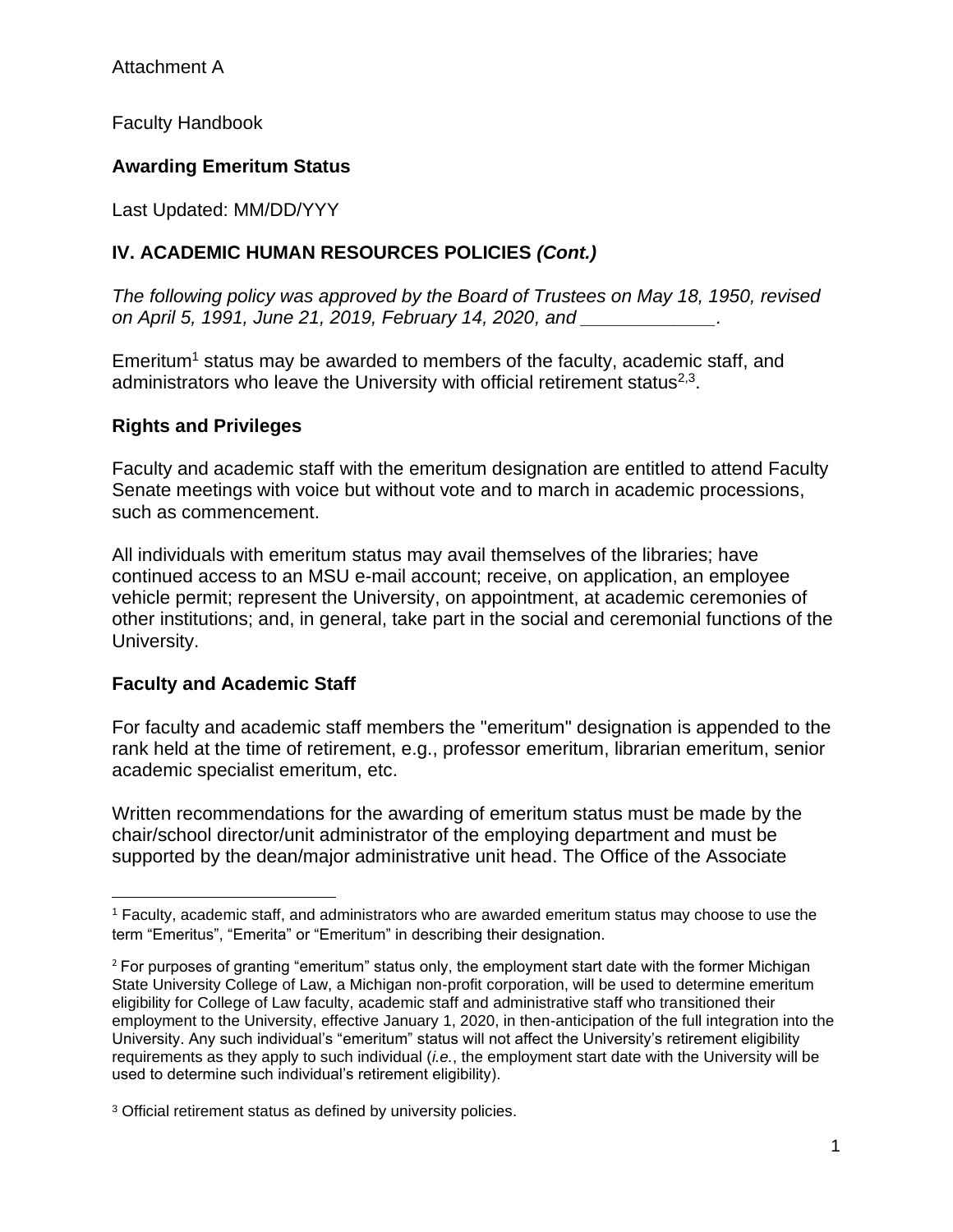Attachment A

Provost and Associate Vice President for Faculty and Academic Staff Affairs (FASA) will then make a written determination indicating whether emeritum status should be awarded.

If at any point during the foregoing process, a faculty member is not recommended, supported, or determined to receive emeritum status, the faculty member must be notified and may file a written appeal within 30 days of the decision to the University Committee on Faculty Affairs (UCFA). If the UCFA determines the appeal has merit, it will forward the relevant documents to the Provost who shall make the final decision.

## **Administrators**

Administrators<sup>4</sup> are eligible for emeritum designation. The emeritum designation is appended only to the most senior administrative title held at Michigan State University, which may be held at or prior to the time of retirement, e.g., vice president emeritum, dean emeritum. The emeritum designation is not normally awarded for administrative titles held on an "acting" or "interim" basis.

Written recommendations for the awarding of emeritum status for academic administrators must be made by the unit administrator of the employing unit/department and must be supported by the dean/major administrative unit head. The Office of the Associate Provost and Associate Vice President for Faculty and Academic Staff Affairs (FASA) will then make a written determination indicating whether emeritum status should be awarded.

Administrators who are deans or executive managers may be awarded emeritum designation only after submitting a formal letter of request to their supervisor, which must be supported by their supervisor, the major administrative unit head (e.g., Vice President), and the Office of the Associate Provost and Associate Vice President for FASA.

#### **Emeritum Status After a Substantial Period of Service**

## *Faculty and Academic Staff*

Faculty and academic staff who end their employment at the University after a substantial period of distinguished service, but short of the years of service needed for retirement eligibility, may be granted emeritum status by the President upon the written recommendation of the Provost after the Provost consults with the UCFA.

## *Administrators*

Administrators who end their employment at the University after a substantial period of distinguished service, but short of the years of service needed for retirement eligibility,

<sup>4</sup> Includes executive managers such as vice presidents, associate vice presidents, etc., and academic administrators such as deans, associate/assistant deans, chairpersons/school directors, etc.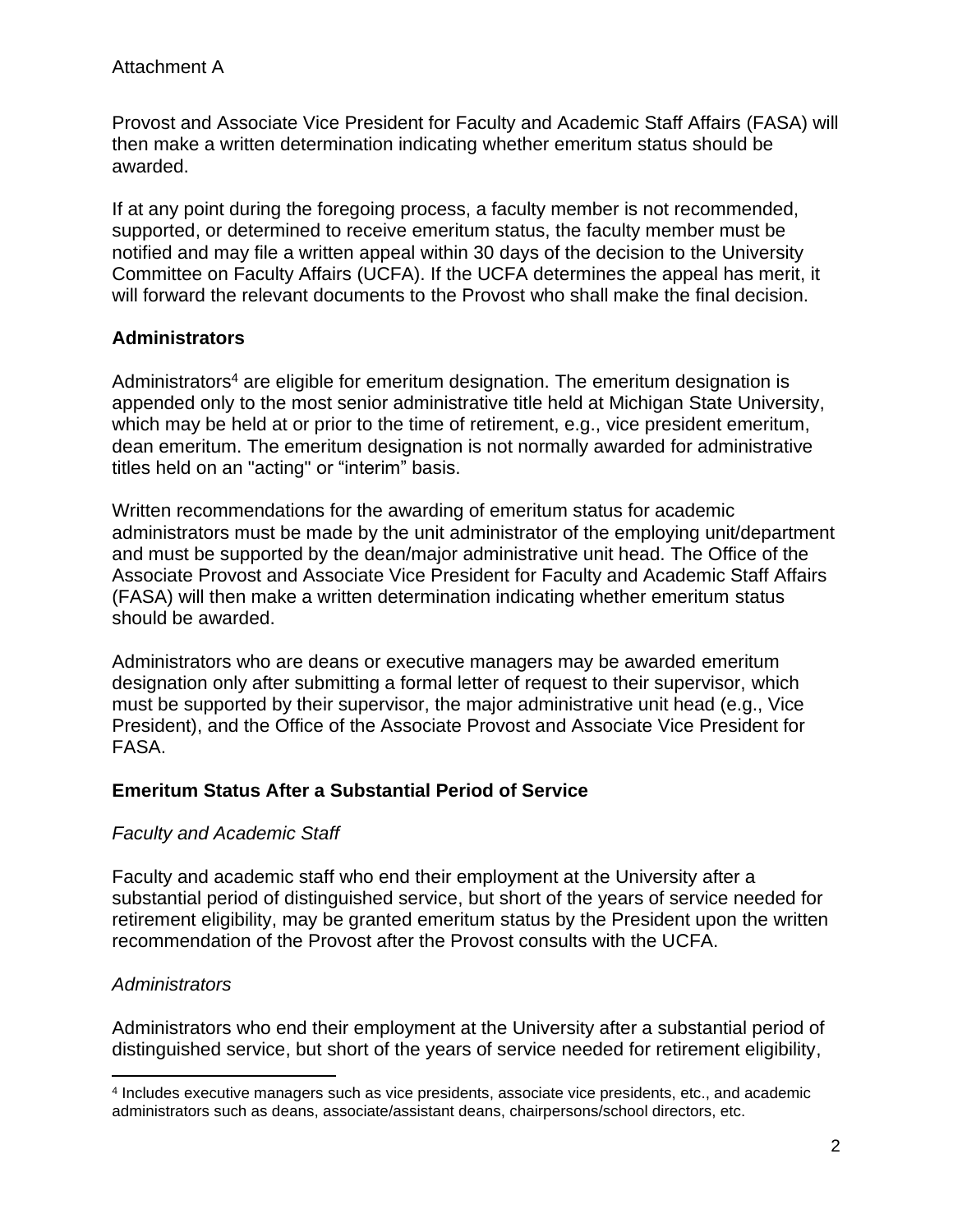may be awarded emeritum designation only after submitting a formal letter of request to their supervisor, which must be supported by their supervisor, major administrative unit head (e.g., Vice President), the Office of the Associate Provost and Associate Vice President for FASA, and the President.

Granting emeritum status in these cases does not affect the individual's retirement eligibility requirement per University policy.

#### **Revocation of Emeritum Status**

#### *Faculty and Academic Staff*

Emeritum status for faculty and academic staff that was granted on or after **[date of this**] policy revision] may be revoked in those cases in which behavior occurring or discovered after being awarded emeritum status is deemed to be substantially inconsistent with the behavior expected of Michigan State University faculty and academic staff.

Either the Dean or the Associate Provost and Associate Vice President for FASA may initiate revocation of emeritum status by making a written request to the Provost. The faculty member must be notified and given an opportunity to respond within thirty days to the Provost. The Provost will consult with the UCFA and recommend to the President whether emeritum status should be revoked. The President will render a written, final decision.

For faculty and academic staff automatically granted emeritum status under the University's emeritum policy in effect before **[date of this policy revision**], the President may revoke emeritum status (following the procedure above) based on behavior that is deemed to be substantially inconsistent with the behavior expected of Michigan State University faculty and academic staff, regardless of whether that behavior occurred before or after the automatic granting of emeritum status.

#### *Administrators*

Emeritum status for an administrator that was granted on or after **[date of this policy** revision] may be revoked by the President in those cases in which behavior occurring or discovered after being awarded emeritum status is deemed to be substantially inconsistent with the behavior expected of Michigan State University administrators.

For administrators automatically granted emeritum status under the University's emeritum policy in effect before **[date of this policy revision]**, the President may revoke emeritum status of the administrator based on behavior that is deemed to be substantially inconsistent with the behavior expected of Michigan State University administrators, regardless of whether that behavior occurred before or after the automatic grant of emeritum status.